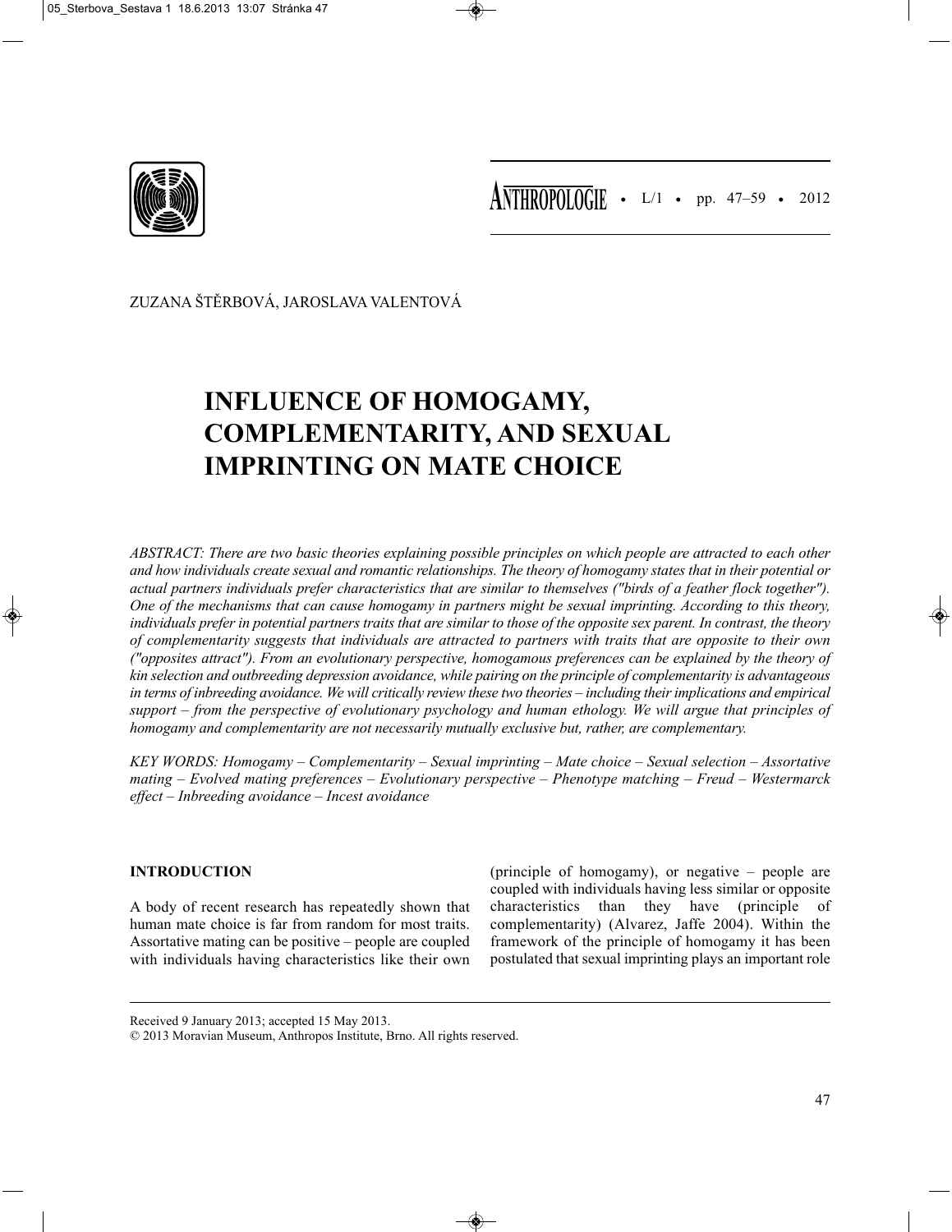in mate preferences and actual mate choice (Bereczkei *et al.* 2004). In this paper, we will use an evolutionary perspective to discuss current research based on these two principles. The main aim of this article is to contrive that both principles are very closely interconnected and may complement each other, although it could seem that they are mutually exclusive. Furthermore, we implicate suggestions for further research.

#### **POSITIVE ASSORTATIVE MATING, OR HOMOGAMY**

The principle of homogamy is based on the suggestion that people couple with partners who match their basic personality and phenotypic traits. Homogamy in partners can arise as a result of several mechanisms.

#### **Causes of homogamy**

First, partners can resemble each other as a result of proximity effect. Kalmijn and Flap (2001) have investigated five meeting settings (work, school, neighborhood, common family networks, and voluntary associations) and subsequently in each context analyzed homogamy in five types of traits: age, education, class destinations, class origins, and religious background. Homogamy in the majority of these traits was positively associated with school setting. Moreover, workplace setting has been linked to homogamy in class destinations, neighborhoods, and common family networks to religious homogamy. These results have suggested that different kinds of meeting settings that arise from proximity can produce homogamy.

Secondly, homogamy in partners can ensue as a consequence of preference for self-similarity. It has been for instance reported that self-similar faces are judged as more attractive than faces with self-dissimilar features (e.g., Nojo *et al.* 2012). Preferences for self-similarity in the opposite-sex can be considered as a subset of the mechanism of sexual imprinting (see below).

Thirdly, homogamy can be a side-product of competition for desired partners, which has been supported by recent studies aimed at mate value (Brase, Guy 2004, Miner *et al.* 2009). Regan (1998) has suggested that individuals are willing to make compromises between ideal and actual partners based on mate value. For example, partners may be similarly attractive, not on the basis of their own preference and choice, but rather because partner choice is countered by competition. Thus, individuals must compromise their demands based on their own mate value.

Fourth, homogamy among partners can be due to the convergence (partners became more similar over time). Thus, the effect of homogamy in long-term relationships raises question, whether the individuals are mating on the basis of self-similarity, or they begin to resemble each other under the influence of cohabitation (Griffiths, Kunz 1973, Hinsz 1989, Zajonc *et al.* 1987). A longitudinal study has found that the level of similarity in personality characteristics among partners does not change between the first and the twentieth year of marriage (Caspi *et al.* 1992 in Bleske-Rechek *et al.* 2009). Bleske-Rechek *et al.* (2009) supported these results by showing that like married couples, even unmarried couples that dated at least 11 months were alike in self-assessed as well as in attributed attractiveness and opinions on politics and religion. Similarly, according to research on partner resemblance in physical characteristics, in the first six months of marriage the physical resemblance in couples results from initial partner choice rather than gradual mutual assimilation (Pennock-Roman 1984). Thus, there is rather weak, if any evidence for convergence in homogamy among partners (McCrae *et al.* 2008, Watson *et al.* 2004, Zietsch *et al.* 2011).

## **Homogamy in socio-demographic, psychological, and physical characteristics**

Results of numerous studies have shown that in number of characteristics romantic couples display higher similarity than randomly paired individuals. Positive correlations among partners have been found in socio-demographic characteristics, such as family background, courtship behavior, social participation, religious affiliation and behavior, conceptions of marriage (Burgess, Wallin 1943), age (e.g., Bereczkei, Csanaky 1996, Esteve *et al.* 2009, Jaffe, Chacon-Puignau 1995, Mascie-Taylor 1987, Watson *et al.* 2004), education (Bereczkei, Csanaky 1996, Jaffe, Chacon-Puignau 1995, Mascie-Taylor 1987, Stevens 1991, Watson *et al.* 2004), political orientation (Watson *et al.* 2004), religiousness (Kalmijn 1991, Ortega *et al.* 1988, Watson *et al.* 2004), social status (Jaffe, Chacon-Puignau 1995, Kalmijn 1998, Mascie-Taylor 1987), ethnicity (Freeman 1955), nationality (Jaffe, Chacon-Puignau 1995), and geographical locality (Mascie-Taylor 1987).

Homogamy in partners was also found in some personality characteristics (e.g., Byrne *et al.* 1967, Keller *et al.* 1996), attachment (Watson *et al.* 2004), in Big Five personality domains, in particular, extraversion, conscientiousness, and openness (Gyuris *et al.* 2010), openness and agreeableness (McCrae *et al.* 2008), in Eysenckian Big Three and Sensation seeking (Glicksohn,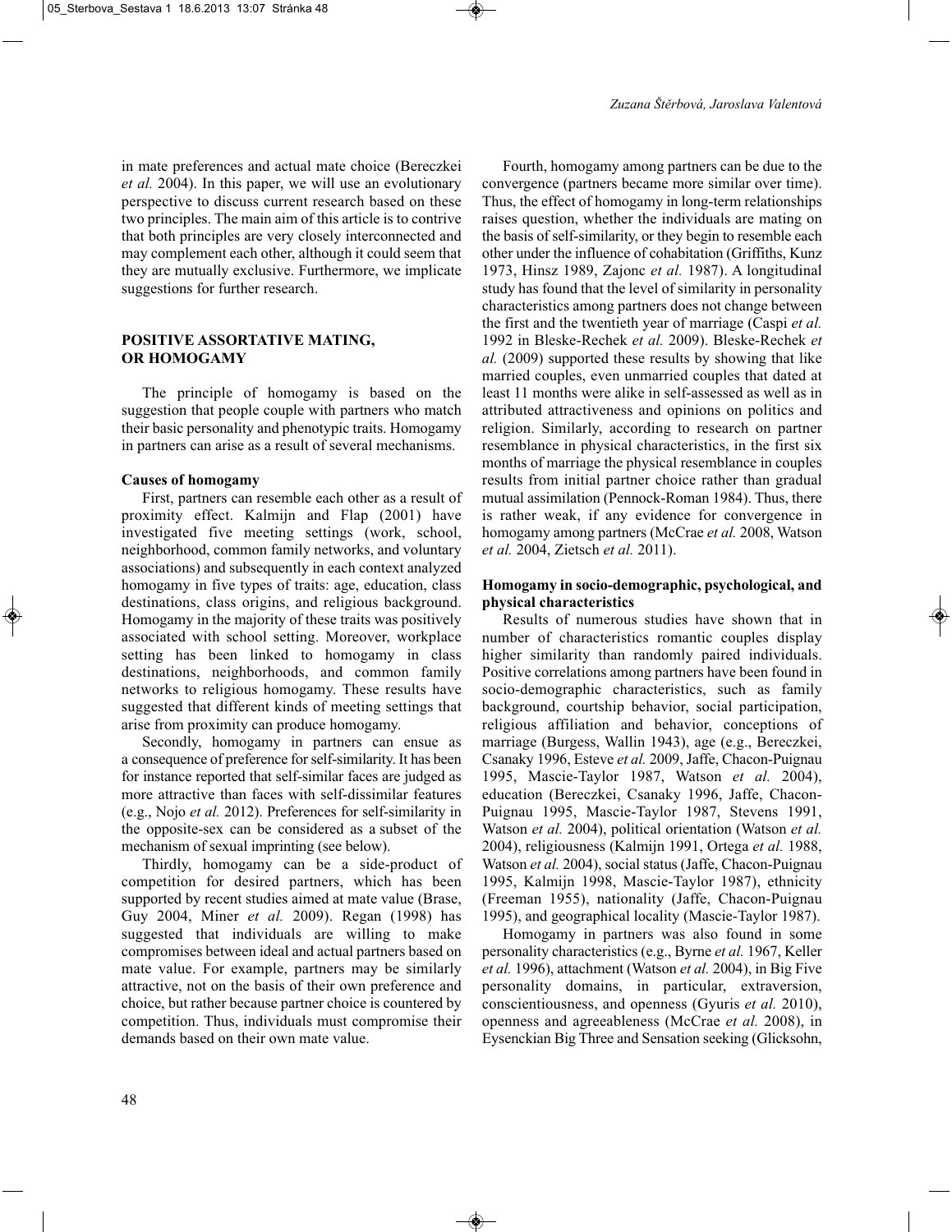Golan 2001), in broad interests, insecurity, selfdiscipline, quietness, and ruthlessness (Little *et al.* 2006), and cognitive abilities and intelligence (Ahern *et al.* 1985, Glicksohn, Golan 2001, Jones 1929, Watson *et al.* 2004). Interestingly, homogamy was also found for alcoholism (Jacob, Bremer 1986) and some other psychiatric disorders, e.g., generalized anxiety disorder, major depressive disorder, panic disorder, and phobias (Maes *et al.* 1998, McLeod 1995, Merikangas 1982).

It has been reported that partners resemble one another in physical appearance (Chambers *et al.* 1983, Keller *et al.* 1996, Spuhler 1968), e.g., in facial traits (Bovet *et al.* 2012), eye color (Laeng *et al.* 2006, Pennock-Roman 1984), facial symmetry (Burriss *et al.* 2011), relative body weight (Allison *et al.* 1996, Mascie-Taylor 1987), body shape (Courtiol *et al.* 2010), obesity (Speakman *et al.* 2007), body height (Pawłowski 2003, Seki *et al.* 2012), and perceived attractiveness (Little *et al.* 2006).

A variety of research methods have identified similarities between partners, e.g., perceived resemblance (i.e., through judgments of mutual similarity by independent raters) and measured resemblance (i.e., similarity computed from facial, bodily or personality measurements) (Nojo *et al.* 2012). Preferences for self-similar traits in many characteristics (e.g., same-race preference) in potential partners also emerged in real-life data, such as online dating service (Hitsch *et al.* 2010).

It seems that tendencies for homogamy in some traits can fluctuate over time. A set of the United States national surveys completed between 1955 and 1989 aimed at religious and educational homogamy in married couples has shown that intermarriage between protestants and catholics has increased, while intermarriage between partners with different levels of education has decreased (Kalmijn 1991). Another study has shown an increase of the importance of economic prospects for assortative mating over time (Sweeney, Cancian 2004). This research illustrates the fact that homogamy in various traits can, at least to some degree, fluctuate over time.

## **Homogamy and relationship satisfaction**

Similarity among partners can also influence relationship satisfaction – for example, partners more similar to each other (e.g., in age, educational level, selfrated health, and self-rated overall marriage quality) stay together longer, are happier in marriage and relationship and have more children than couples who are less similar (Arrindell, Luteijn 2000, Bereczkei, Csanaky 1996). In general, greater similarity in personality characteristics, beliefs, religion, opinions, attitudes, values, and general world view decreases conflicts and quarrels between partners, which contributes to a more satisfying relationship (Buunk, Bosman 1986, Byrne 1971 in Klohnen, Luo 2003, Ortega *et al.* 1988). Although more cross-cultural research in this area is needed, so far the link between marital satisfaction and homogamy has been reported in the US, Great Britain, China, and Turkey (Lucas *et al.* 2004).

These findings can be partly interpreted from the perspective of equity theory stating that equal inputs and outputs of the partners in the relationship predict relationship satisfaction. According to the equity theory, underbenefited individuals show lower satisfaction than overbenefited ones (Hatfield, Rapson 1993). Similarity in personality characteristics might thus be considered as a desire for partners' equality, which increases relationship satisfaction.

## **Homogamy in the evolutionary perspective**

From the ultimate evolutionary perspective the preference for self-similarity can be interpreted as an adaptive mechanism. In particular, preference for homogamy can be framed by kin selection theory (Trivers 1971). According to kin selection theory, higher degree of mutual similarity among partners leads to higher degree of altruism, because similar partners share more common genes. Thus, mating with genetically similar (but not close relative) partner can increase probability to transfer own genes to next generations (Sweeney, Cancian 2004).

A specific issue is the proximate mechanism of kin recognition, respectively genetically close or related individuals. Detection of genetically similar individuals is possibly based on a mechanism called "phenotype matching", which assumes that genotype is reflected in phenotype (external genes' manifestations). According to this theory, individuals apply their innate algorithm of their own phenotype as a template to an unknown person and then prefer those whose features are similar to their own. Based on the perspective of the phenotype matching theory, people can, for instance, choose romantic partners with similar phenotypic traits, which also means that partners share more common genes. Thus, parents and offspring share more genes, which increases representation of their own genes in future generations (Rushton 1988). This algorithm might be formed on the basis of appearance, odors or other phenotypic traits of other individuals (Blaustein *et al.* 1991). In humans there is some evidence that individuals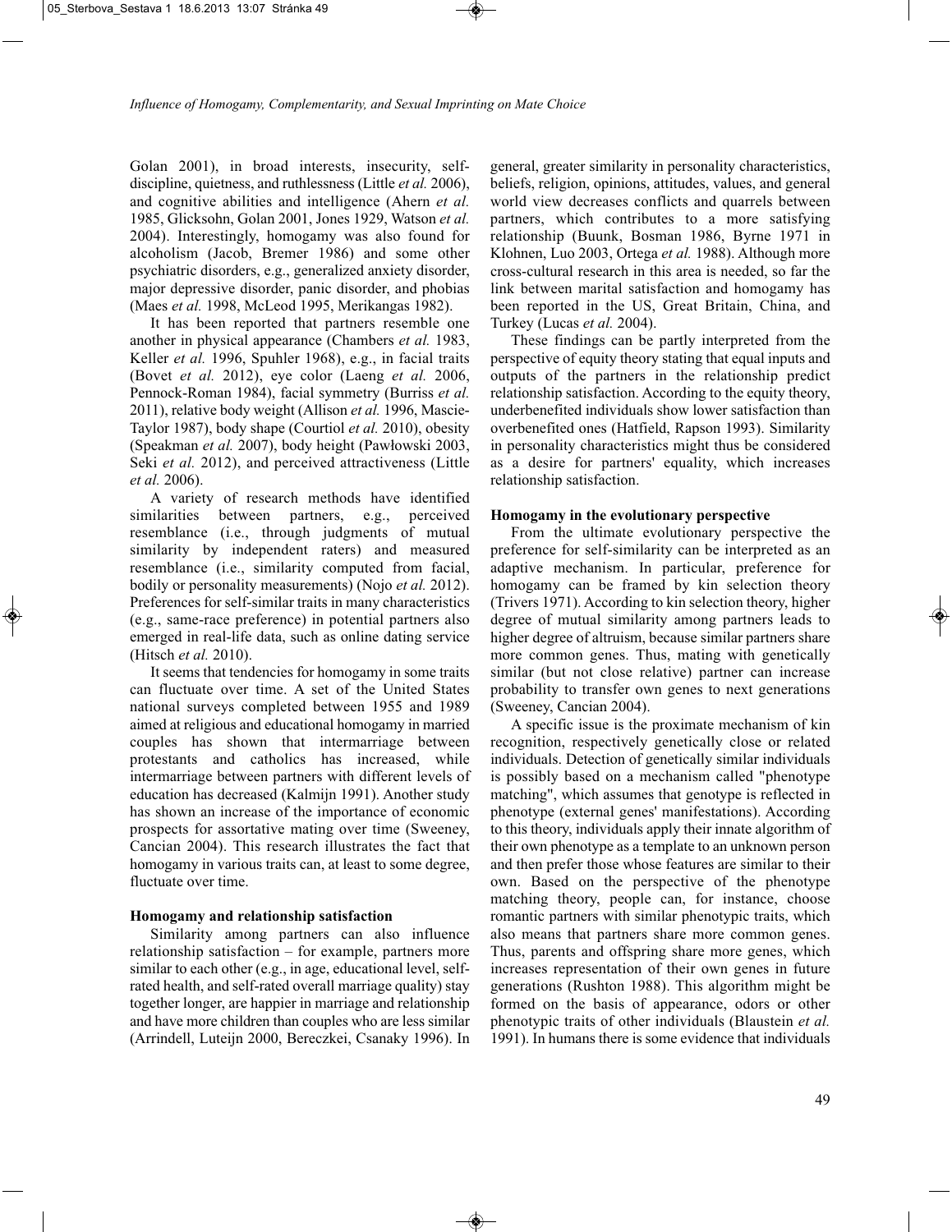are able to recognize the smell of their children or siblings (Lucas *et al.* 2004). Other study has suggested, that humans are able to recognize their close relatives through olfactory cues (Porter 1987). As Lieberman *et al.* (2007) have proposed, the kin detection system is based in particular on association of the other individual with the same biological mother, and also on the length of coresidence with her. Thus, mutual altruism might be increased also in self-similar individuals, who are not genetically related.

In contrast, extreme homogamy might have a negative impact in the sense of inbreeding. Inbreeding is defined as mating among individuals related by common ancestry (it usually describes mating between first cousins or closer) (Thornhill 1991). It can result in increased homozygosity (two identical forms of a particular allele, one inherited from each parent) in offspring, which can increase the risk of expression of recessive deleterious alleles (Blouin, Blouin 1988). Thus, optimal mating seems to follow homogamous pattern, but not extreme self-similarity or familiarity pattern. One of the adaptations to avoid inbreeding could be mating on basis of negative assortative mating, i.e., complementarity (see below).

## **SEXUAL IMPRINTING**

As shown in the preceding section, individuals couple with (and in some cases also prefer) partners with basic personality and phenotypic traits that are similar to themselves, which means also similar to their parents. As reported by Rushton (1988), sexually interacting couples share 50% of measured genetic markers, mothers and their offspring share 73% and randomly paired individuals from the same sample share 43% genes. In line with this, it has been reported that in partners individuals prefer characteristics that their parents have. This mechanism is known as sexual imprinting (for review, see, e.g., Bereczkei, Gyuris 2009, Rantala, Marcinkowska 2011). Sexual imprinting has thus been proposed as an alternative explanation of homogamy in humans (Bereczkei *et al.* 2002).

Imprinting in general is defined as an association of a specific behavior with a specific stimulus without any need for strengthening or conditioning (Lorenz 1982). This genetically canalized learning process is characterized by imprinting of some characteristics or behaviors which occurs only during sensitive period during early individual development. Thus, no sexual motivation is involved in the initial learning process

(Immelmann *et al.* 1991, Lorenz 1982), because the sensitive period occurs long before initiation of sexrelated behavior (Immelmann, Suomi 1981, Lorenz 1982). Sexual imprinting has a long-lasting effect, and to some degree is expected to be irreversible (Hess 1973, Immelmann, Suomi 1981). As far as we know, only one study has focused on the timing of the sensitive period of sexual imprinting in humans. It has been shown, that older siblings are more prone to be sexually attracted by pregnant and/or lactating women because they were exposed to maternal pregnancy and lactation between their 1.5 and 5 years of age (Enquist *et al.* 2011). We suggest that more research on sensitive period of sexual imprinting in humans is needed. It is important to note that in humans authors often speak about "imprintinglike" mechanism, because the sensitive period is not exactly defined, and mate preferences can develop later during individual ontogeny, not only during the presupposed sensitive period. Little *et al.* (2003) suggested that sexual imprinting in humans is analogous to the process of "social learning".

Sexual imprinting can be either positive, when individuals shape a preference for their parent-similar characteristics (e.g., Bereczkei *et al.* 2009, Perrett *et al.* 2002, Wiszewska *et al.* 2007), or negative, when individuals develop a sexual aversion to individuals similar to their parents or other relatives with whom they have lived during childhood (Westermarck 1921).

From the evolutionary perspective, sexual imprinting importantly affects sexual selection. Todd and Miller (1993) have suggested that sexual imprinting is an adaptive mechanism, which helps offspring to find an appropriate partner. In line with this reasoning, offspring inherit not only traits from their parents, but also preferences for them (Laland 1994). Presumably, they "inherit" preferences through social learning, i.e., not genetically.

#### **Positive sexual imprinting**

Numerous recent studies have investigated influence of positive sexual imprinting on human mate choice. As shown in a study of ethnically mixed couples from Hawaii, women and men chose partners who were from the same ethnic group as their opposite sex parent was (Jedlicka 1984). Furthermore, it has been found that sexual imprinting influenced several physical characteristics. In the context of eye and hair color Little *et al.* (2003) found that partners of the participants had a similar eye and hair color as participants' parents of the opposite sex. Moreover, it appears that in their partners pubescent girls prefer the eye color of their fathers (not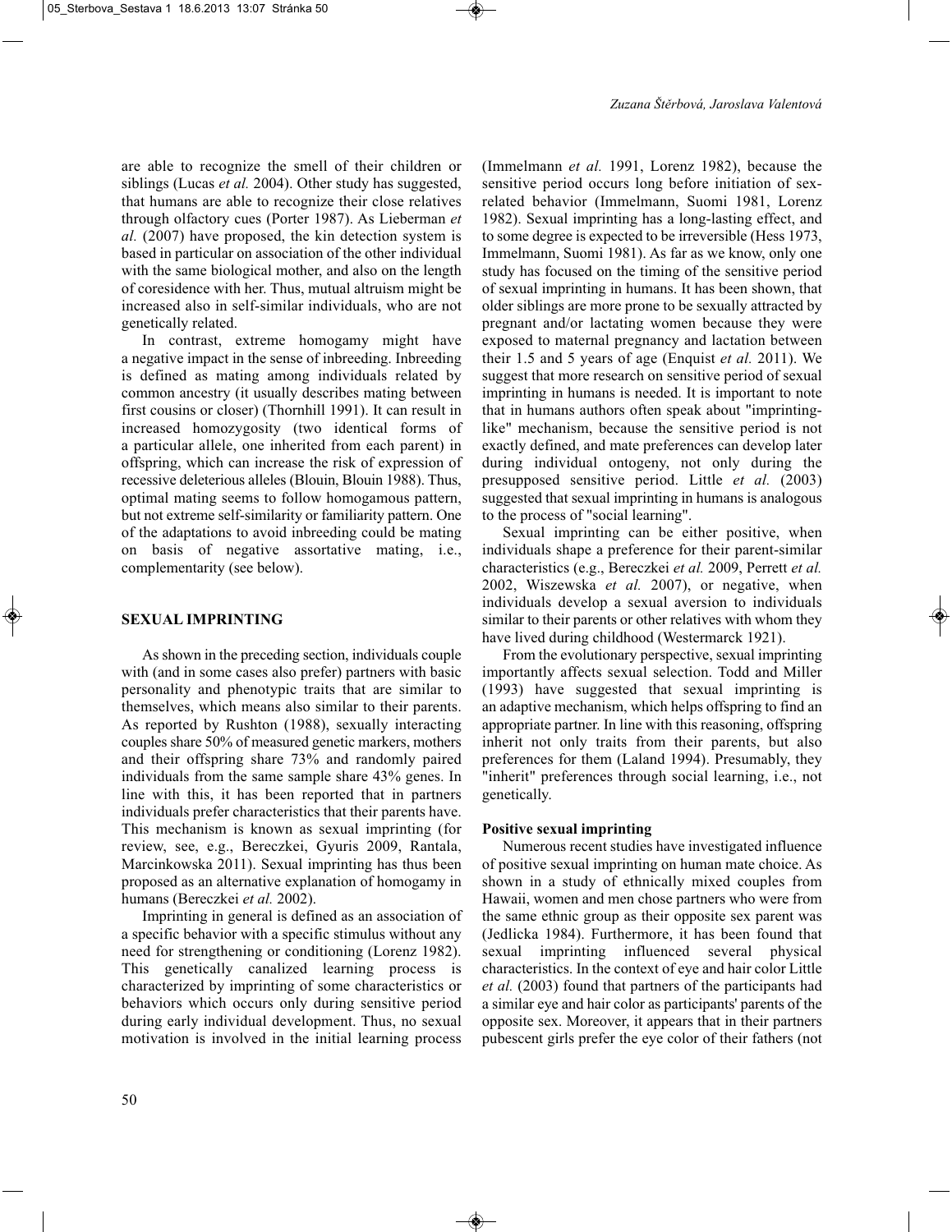mothers) (Wilson, Barrett 1987). Furthermore, Perrett *et al.* (2002) showed that individuals who were born to elderly parents preferred potential partners with facial features associated with older age than individuals who were born to younger parents. In line with this, other studies aimed to test possible influence of sexual imprinting on age within couples (Wilson, Barrett 1987, Zei *et al.* 1981); women born to older fathers tend to prefer and marry older men than women who were born to younger fathers. Also, as Schuckit *et al*. (1994) have shown, nonalcoholic daughters who had an alcoholic parent were more than twice likely to marry an alcoholic than daughters of non-alcoholics. It has been reported that sexual imprinting influences also cultural traits, in particular smoking (Aronsson *et al.* 2011). In this study authors reported that heterosexual men preferred smoking only when their mother smoked, and there was no effect when only father smoked during respondent's childhood. In contrast, homosexual males were significantly affected by the smoking habit in both, their mothers as well as fathers. As far as we know, this was the first research focusing on imprinting-like effect not only in heterosexuals, but also in homosexuals. Additionally, the influence of HLA (human leukocyte antigen) on mate preferences was found in the context of sexual imprinting, showing that women are able to choose odor on the basis of HLA alleles inherited from their father but not mother (Jacob *et al.* 2002).

#### **Relationship with parents**

The effect of the imprinting might be modulated by the quality of relationship with the parents. Wiszewska *et al.* (2007) measured facial proportions of fathers and male faces that were consequently judged on attractiveness by independent women. Results showed that women judged as more attractive men with similar characteristics as their father had, but this relation was mediated by the quality of relationship with their father during childhood. In men, the effect of relationship with parents on sexual imprinting is, however, not so clearcut. Bereczkei *et al.* (2002) found that female partners of men were most similar to respondent's mothers, and again, the quality of the relationship with the mother during childhood positively affected similarity of the female partner to the mother. On the contrary, another study showed that men chose women similar to their mothers when they experienced more rejection by mothers during childhood (Gyuris *et al.* 2010). In general, these studies indicate that the relationship with a parent during childhood, whether it was positive, or negative, can influence subsequent partner preference.

To exclude genetic effects of sexual imprinting, Bereczkei *et al.* (2004) have studied women who were adopted as children. The results showed that women preferred male partners who were similar to their stepfather, which means that the mechanism of sexual imprinting is not genetically-dependent. However, another study has not supported these results (Marcinkowska, Rantala 2012). It has been found that quality of the relationship with opposite-sex parent during childhood did not predict the level of the perceived facial resemblance between respondent's partner and parent. In line with Bereczkei *et al.* (2004), Zietsch *et al*. (2011) reported no genetic effects on mate choice neither in dizygotic nor in monozygotic twins. However, authors have not found any other sexual imprinting effect, in other words twin's partners were not more similar to twin's opposite-sex parent than to others who share similar level of common genes (i.e., co-twin, same-sex parent). Another twin study concluded that partner preferences are influenced by genetic factors in 10 to 30%, while 10% is due to shared environmental factors and 60% is due to unique opportunity (Rushton, Bons 2005). Furthermore, results of Bereczkei *et al*. (2004) study are consistent with findings of Kenderick *et al.* (1998) from their cross-fostering animal research. It has been suggested that social and sexual preferences of the cross-fostered sheep were irreversibly shifted towards individuals of the foster species. Interestingly, these preferences prevailed in males even after three years of living exclusively with their own species, preferences in females were however weaker, reversible and prevailed within one to two years. In the case individuals are imprinted on opposite-sex parent, these findings are in line with the fact that among non-human species, maternal care is more common than paternal (Burley 1977), and the imprinting mechanism might thus be stronger in males, rather than females. Following this logic it is not surprising that relationship with parents strongly influences imprinting in humans, because in contrast to the majority of non-human mammals, human care is often bi-parental. From this perspective we cannot fully exclude the influence of same-sex parent in sexual imprinting in humans, and also other caring individuals such as siblings or other close relatives. This idea has been supported by Watkins *et al.* (2011), who found out that women, who reported higher emotional closeness to their fathers but not mothers during their childhood, preferred self-resembling opposite-sex, but not same-sex, faces. In contrast to these findings, women's reported emotional closeness to their mother did not predict preferences for self-resemblance in either opposite-sex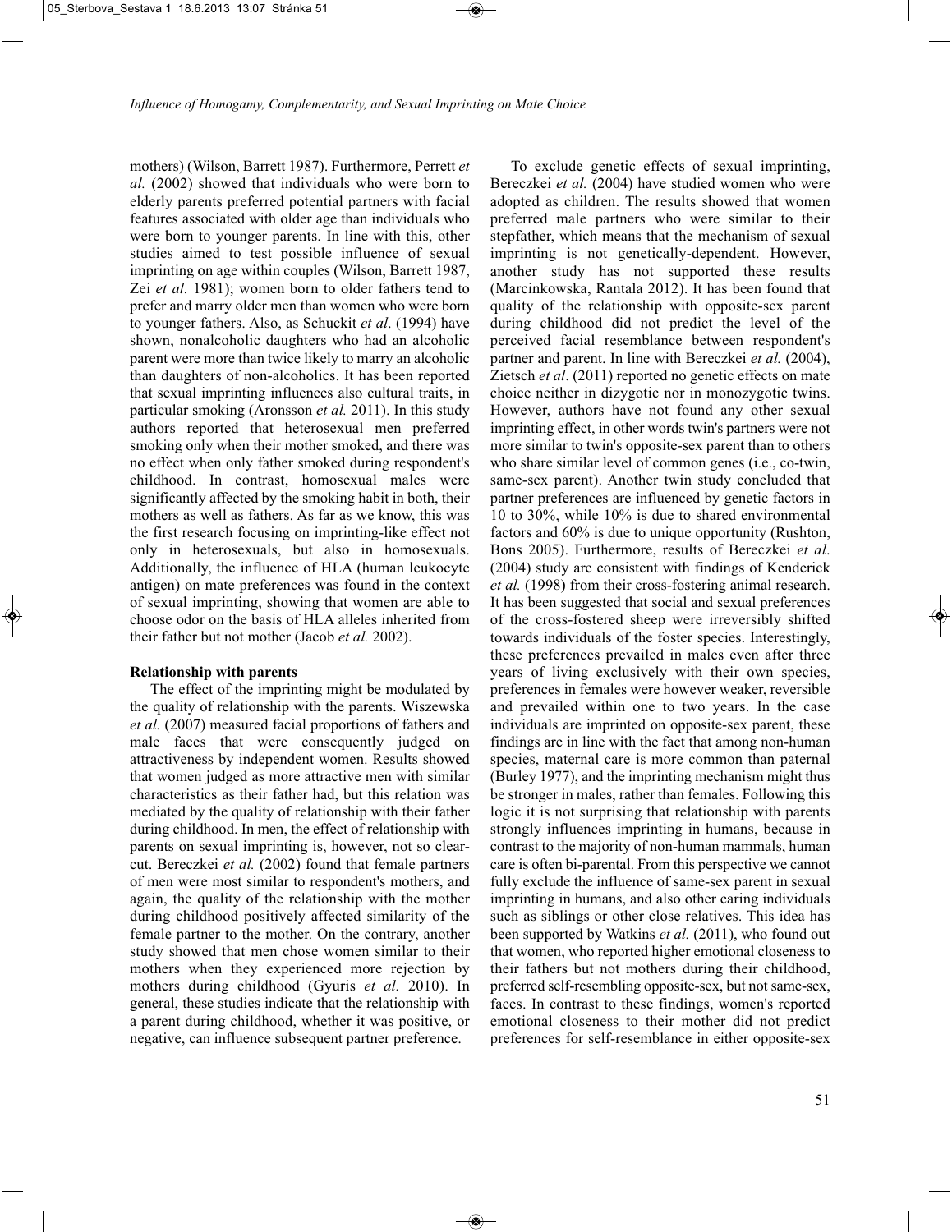or same-sex faces. These results imply that influence of phenotype-matching and sexual imprinting on mate choice coincides to a certain degree, but not completely. In other words, individuals can prefer potential mates who are self-similar on the basis of phenotype-matching theory, but in the context of sexual imprinting (i.e., preference for parent-similar partners) the quality of relationship with the parent during childhood seems to be a crucial factor. Therefore, more studies on the link between sexual imprinting and phenotype-matching theory are needed before any generalization can be made.

#### **Negative sexual imprinting**

The second form of imprinting, negative imprinting, is supposed to be an adaptation to prevent inbreeding. It is also called Westermarck effect after the Finland Swedish philosopher and sociologist Edvard Alexander Westermarck (1921). According to this theory, children or youngsters have an innate tendency to develop a sexual aversion toward individuals, with whom they grew up (usually siblings and/or parents). In humans this effect has been supported by studies in Israeli kibbutzim, where children were raised together with their peers (including potential partners) instead of being raised in their birthplace by biological parents. At the time of sexual maturity, these individuals preferred to choose partners outside the kibbutzim rather than looking for a partner among those with whom they grew up (Shepher 1971). An even stronger empirical support of Westermarck effect was reported in Taiwan, where traditionally marriage was negotiated at a time when the children were still minors (Wolf, Huang 1980). Mothers soon after the birth of their daughters handed them over to future husband's family, where they were brought up together. As it turned out, such marriages had three times lower fertility and divorce three times higher than marriages, in which partners were not brought up together. The crucial determinant of the intensity of sexual aversion between partners was the girl's age at adoption. The lower age at the adoption predicted lower fertility rate, higher rate of divorce, and extramarital affairs. Interestingly, the age of the family's son when the girl was adopted played little or no role. The impact of the common upbringing, where prospective partners grew in close intimate contact, is negative not only in terms of reproductive success, but also in the quality of the relationship. Additionally, it has been shown that the awareness of the kinship decreases the attractiveness of other people (Fraley, Marks 2010).

It is noteworthy, that this biological mechanism enforcing inbreeding avoidance has a social analogy – incest avoidance. Social mechanism regulating sexual behavior among relatives by marriage is called incest taboo (Bischof 1972). Freud (1918/2012) in his incest theory claimed that close relatives are attracted to each other and are mutually desirable partners, and that is the reason why there must be specific restrictions prohibiting incest. According to him, this prohibition is necessary to prevent the destruction of the human race through family breakdown. Thornhill (1991) in her study explained why incest taboos prohibiting sex between close relatives exist only in 44% of human societies. According to the author the existence of this restriction, much more than with sex between relatives, is related to the protection of property, trying to protect paternity and efforts to prevent the breakdown of the family alliance, which could occur as a result of sexual tension in the family.

#### **Sexual imprinting in evolutionary perspective**

From evolutionary perspective an ultimate goal of sexual imprinting on mate choice is to achieve an optimal balance between inbreeding and outbreeding (see below). In other words, sexual partners should slightly differ from parents, but not too much (Bateson 1983). It is suggested that one of the functions of imprinting is species recognition of potential sexual mates (Hansen *et al.* 2007). As Bovet *et al.* (2012) have suggested, certain level of homogamous preferences can develop only in case of an extend outbreeding depression, like disruption of local adaptation (which is relatively disadvantageous, because of the disintegration of the evinced combinations of cultural or genetic complex), or underdominance (selection against the mean of the population distribution). Following this logic it would be ideal, if there is an optimal balance between inbreeding and outbreeding (Bateson 1983). Laland (1994) has specifically suggested four general effects of sexual imprinting in animals. First, imprinting prevents spreading of mutations in population, because offspring inherit preferences for characteristics that their parents have. Hence, the individuals will not prefer novel traits in potential partners. Second, imprinting aggravates a genetic polymorphism to exist in a population, which will more frequently become fixed. Third, imprinting can create a population barrier, because it conserves genetic differences between them. Fourth, imprinting can change the direction of sexual selection, because it shapes mating preferences in way, which does not have to be in accordance to sexual selection. Thus, imprinting can even decrease inclusive fitness.

On the population level, pairing of individuals on the principle of homogamy can lead to unification of future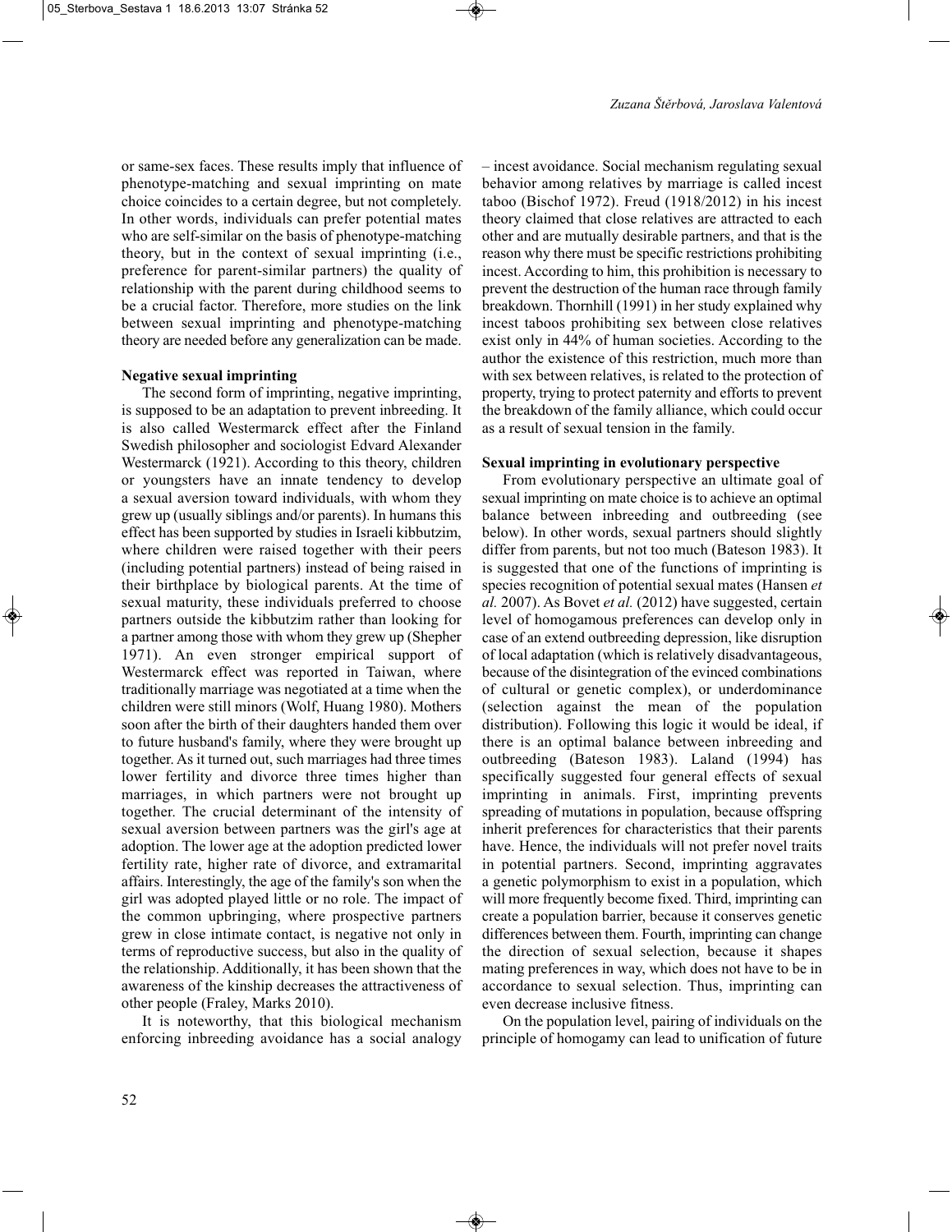generations, whose phenotypes and genomes become increasingly similar. Single alleles can accumulate, thereby increase the expression of traits which are coded by the gene. Ultimately, homogamy can lead to differentiation and development of various groups such as different ethnic groups, and to increasing similarities within the groups. In the end the groups become more different from each other (Jones 1929). However, this issue is not unequivocal, based on results of mathematical modeling, Crow and Kimura (1970) argue that assortative mating is not expected to change allele frequencies of a population, but it only modifies the heterozygosity of genetic loci and does not drive selection.

## **NEGATIVE ASSORTATIVE MATING**

According to the principle of complementarity, and in contrary to the principle of homogamy, individuals are coupled with partners with opposite characteristics to themselves. It is important to note, that complementarity and negative assortative mating do not need to be synonymous. If individuals couple according to the negative assortative mating, it simply means that they are mutually less similar, but their characteristics need not to be just opposite.

Winch (1958) from sociological perspective suggested that partner selection is based on satisfaction of one's own needs. He distinguishes between two types of exchanges: first, when the same needs are satisfied in both partners, but in different intensities, and second, when each of the partners satisfies different needs. In this case, partners can be either positive to each other, complementary, or conflicting. Based on this principle, complementarity can increase the chance of satisfying own needs.

Nevertheless, while the principle of homogamy has gained extensive empirical support (see above), principle of complementarity has been supported in fewer studies. In contrast to homogamy, relationships based on complementarity have shorter durations and are terminated earlier than relationships based on homogamy in a number of psychological characteristics (Felmlee 2001). Complementary traits that were initially attractive frequently became perceived as negative in the course of the relationship. This conclusion is consistent with the study where it was shown that partners who fell in love at first sight showed lower similarity in personalities (extraversion, emotional stability, and autonomy) than couples, who did not fall in love at first sight (Barelds,

Barelds-Dijkstra 2007), although it is important to note, that lower similarity does not necessarily mean complementarity. Complementary are only such traits, which complement each other (e.g., submissivness and dominance). What is more, it is disputable to speak about complementarity in many characteristics, in other words, lower similarity between partners in e.g., education, eye color, or facial traits does not mean, that they are complementary. According to these researches we might predict that individuals are primarily attracted on the basis of the principle of complementarity for short-term relationships, while for long-term relationship self-similar traits are more desired. Regan *et al.* (2000) have supported this theory, when they compared preferences for short-term sexual relationship and long-term romantic relationship. They found that for short-term relationship the most valued traits are related with sexual desirability (e.g., attractiveness, sex drive, health), while for longterm relationship the most desired traits are self-similar and socially appealing personality characteristics (e.g., intelligence, honesty). Moreover, although individuals believe that they desire complementary characteristics in their potential partners, they choose partners with rather self-resembling traits (Dijkstra 2008). Partner preferences and actual partner choice thus differ to some degree.

#### **Submissiveness and dominance**

Interestingly, in one domain of interpersonal interactions, in particular dominance and submissiveness, complementarity has been shown to have a positive effect on relationship dynamics (Tiedens, Fragale 2003). The dominance dimension of interpersonal interactions refers to the degree to which an individual behaves in a dominant or a submissive way toward the other person, and according to the interpersonal theory, in addition to affiliation dimension, dominance dimension is one of the two primary dimensions of interpersonal behavior (Carson 1969, Leary 1957). Individuals who had a complementary partner in relationship hierarchy (e.g., dominant individuals had submissive partners and vice versa), reported higher degree of relationship satisfaction than those who had a partner with rather similar level of interpersonal domain of dominance (Dryer, Horowitz, 1997). In the domain of nonverbal behavior, participants with complementary reaction to their partner (dominant to submissive and vice versa) have felt more comfortable and liked their partner more than participants who mimicked their partner (Tiedens, Fragale 2003). Another study has suggested that romantic couples who rated their relationship as the most satisfying were more similar in warmth but less similar in terms of dominance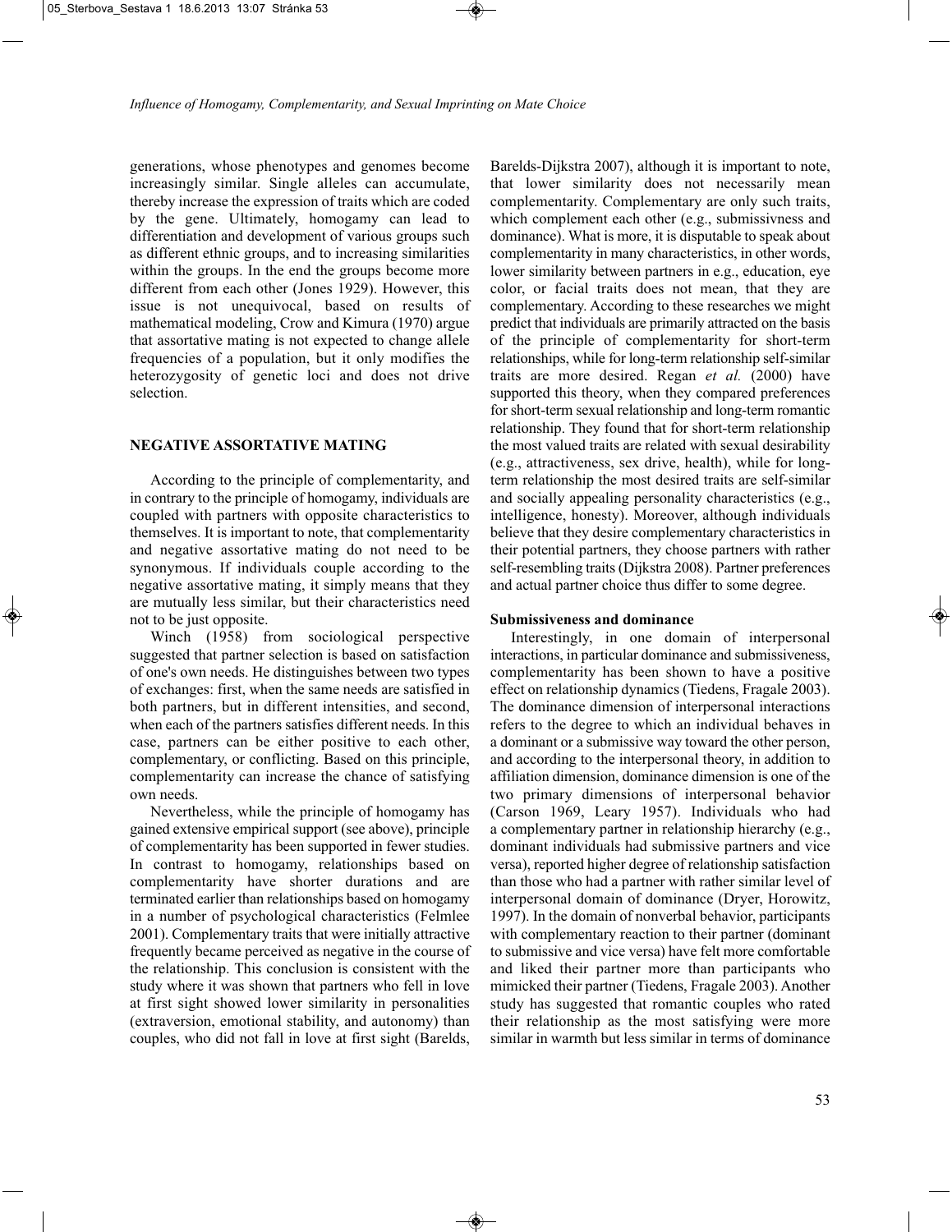than couples with the lowest reported level of relationship quality (Markey, Markey 2007). It is worth pointing out that preferences for complementarity in relationship dominance have been reported even in countries promoting the value of equality and relationship hierarchy as displayed by non-verbal behavior was thus by authors of the study interpreted as an unconscious or automatic mechanism (Tiedens, Fragale 2003). From an evolutionary perspective, complementarity of dominant and subordinate behavior serves to regulate aggression and conflict in dyads and facilitates cohesion in social group encounters (Fournier *et al.* 2002), which is supported by neuroimaging studies in both humans and non-human social species (Beasley *et al.* 2012). As the authors state, neuroimaging indicates the involvement of limbic, prefrontal, and striatal pathways in human social rank processing. This system is responsible for processing the status information during social exchange. Thus, complementary hierarchical position of the partners within their relationship might be considered (a specific domain predicting relationship satisfaction) also in human long-lasting bonds.

### **Major histocompatibility complex**

Another candidate for a positive effect of complementarity is major histocompatibility complex (MHC). MHC genes (termed HLA in humans) are highly polymorphic genes which play important role in immune processes. In particular, antigens coded by MHC class I genes are responsible for recognition of cells containing proteins of foreign origin. Individual alleles of MHC genes code proteins that differ in the spectrum of short peptides they bind and transport across the cellular membrane. On the cell surface, MHC glycoproteins present these peptides to T-cells. Under normal conditions, negative selection in the thymus eliminates most self-peptide reactive T-cells. Therefore, mature T-cells can recognize and be activated only by foreignpeptide presenting cells. Activation of T-cells is the principal component of both cellular and antibody immune response (Havlíček, Roberts 2009). It has been suggested that women prefer partners with complementary MHC, and it has thus been further reported that non-similarity between partners in MHC can reduce risk of serious illnesses in their potential offspring. As the expression of MHC genes is codominant, offspring of parents with dissimilar MHC genes will express wider range of MHC proteins which will consequently develop immunity to wider range of parasites or pathogens (Roberts *et al.* 2005). It has been reported that married couples are less similar to each

other in MHC than expected by random mating (Ober *et al.* 1997); however other studies have not supported this conclusion (Hedrick, Black 1997, Ihara *et al.* 2000). Women preferred men with dissimilar MHC; however, this difference in odor assessment was reversed in case when women rating the odors were using oral contraceptives (Roberts *et al.* 2008, Wedekind *et al.* 1995). Roberts *et al.* (2005) reported that women judged faces of men with similar MHC as more attractive, particularly in condition of judging them for a long-term relationship (for review on this topic, see, Havlíček, Roberts 2009). Thus, principles of complementarity or homogamy in MHC preferences are rather mixed, or random mating in this trait might be employed.

## **CONCLUSIONS**

In our overview we have attempted to summarize two basic theories of mate choice from the perspective of evolutionary psychology and human ethology. As shown, both theories are closely connected (by the proximate and ultimate mechanisms), and we suggest that principle of homogamy (and mechanism of sexual imprinting) and complementarity in mate choice are not necessarily mutually exclusive. In fact, these principles may complement each other. We assume that in their potential partners, individuals can prefer some characteristics that are similar to their own, and other characteristics that complement their own traits. Self-similarity might be advantageous in socio-cultural traits, because the similarity among partners in such traits has been shown to contribute to cohesion between partners and relationship satisfaction. As concluded by Buston and Emlen (2003), mate choice in western societies is in numerous characteristics driven by the principle of homogamy rather than complementarity. From this perspective we could conclude that both principles influence distinct domain of mate choice. Principle of homogamy affects rather preferences and real choice in socio-cultural aspects, while principle of complementary influences more likely biological-relevant factors.

To what extent it is advantageous or disadvantageous to be similar or complementary with a partner can depend on many factors, such as prospects of the relationship, socio-cultural factors, or potential genetic benefits. The problem of the above mentioned studies is that they have mostly focused on only one trait (e.g., facial similarity) or a dimension of characteristics (e.g., demographic data), which are eventually found to to be rather similar or different among partners. It usually does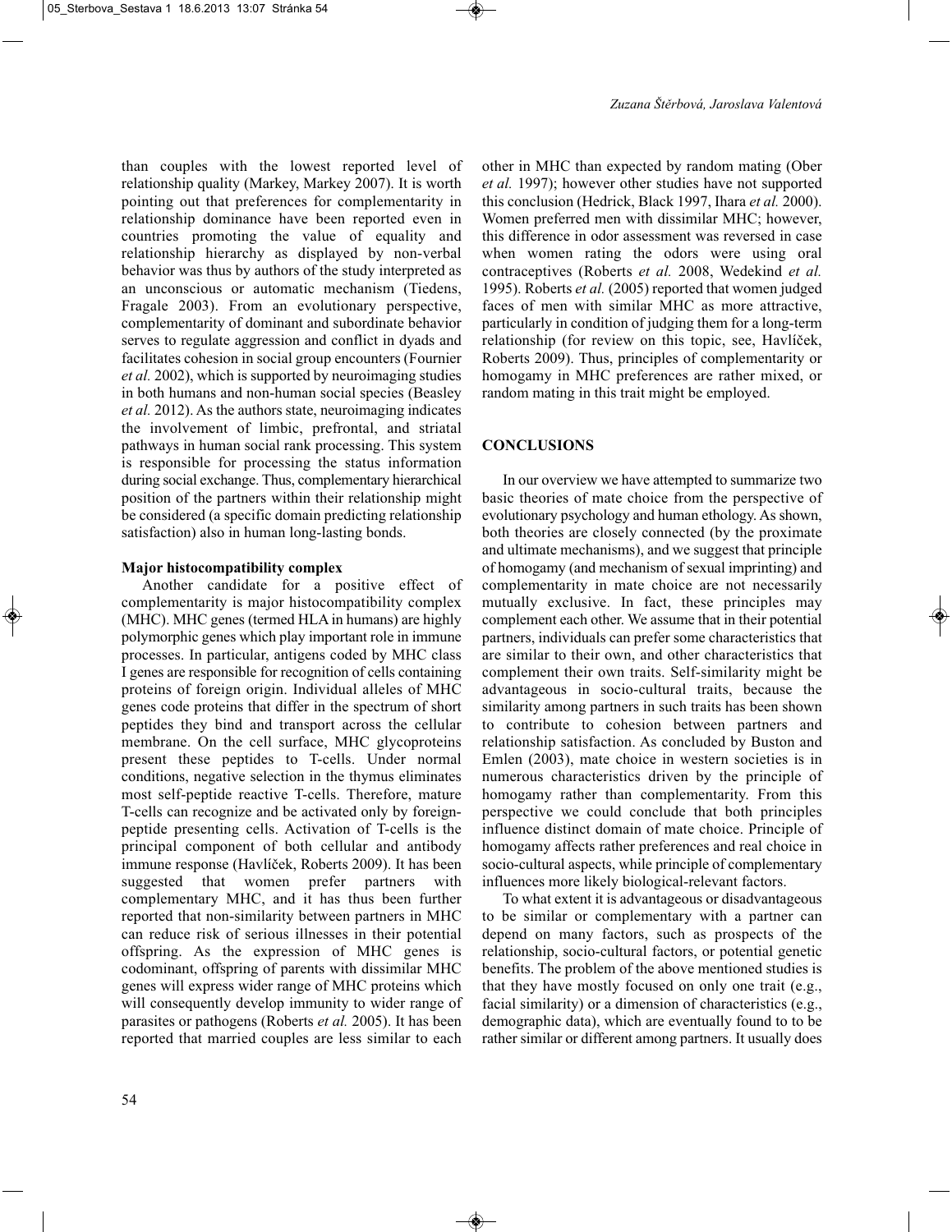not apply to the entire range of features including physical, personality, or behavioral traits. Further research should therefore focus on more complex investigation of similar and complementary characteristics which contribute to relationship quality. From the evolutionary point of view we can assume that preference for homogamy is adaptive in terms of outbreeding depression avoidance, although on the other hand complementarity might have developed under the pressure of inbreeding depression avoidance (Bovet *et al.* 2012). We thus suppose that in general, a compromise between an extreme homogamy and an extreme complementarity is optimal and adaptive, although the level of self-similarity or self-dissimilarity might depend on many environmental, socio-cultural, or biological factors.

Another important factor is temporal context of the relationship. Physical characteristics are more important in the initial phase of relationships, whereas psychological and demographic traits are more important for long-term relationships (Buss 1985, Keller *et al.* 1996). This conclusion is also supported by research according to which self-resemblance decreases attractiveness in the short-term sexual context, but has no effect in the long-term context (DeBruine 2005). On the contrary, it has been suggested (Nojo *et al.* 2011) that facial resemblance plays an important role in the context of long-term, but not short-term relationship. Moreover, the preferences are also sex-specific. Thus, in the longterm context women do not prefer self-similar male faces, while males prefer female faces dissimilar to their mothers. These results are related to the abovementioned theories in long-term partners (as opposed to short-term) are the most valued social quality.

Studies aimed at mechanism of sexual imprinting show that individuals prefer in their (potential) partners features similar not only to themselves, but also to their opposite-sex parent (McCrae *et al.* 2012, Watkins *et al.* 2011). In any case, because of the genetic closeness of parents and their offspring it is questionable if individuals prefer self-similar partners on the basis of homogamy or sexual imprinting. From this point of view the principle of homogamy and sexual imprinting coincide to considerable extend. As outlined above, the ultimate function of sexual imprinting might be, among other things, finding an eligible long-term partner based on the template of parent's characteristics and their relationship (Todd, Miller 1993). In other words, individuals could on the basis of sexual imprinting prefer homogamous rather than complementary partners. We suggest that future studies should target not only

particular characteristics of opposite-sex parent, but they should explore the relationship between the features of both parents, because the partner preferences may arise also on the basis of parent's mutual similarity. For example, individuals need not prefer a similar level of some trait (e.g., extent of extraversion), but they may prefer (this) similarity level of that trait between their parents (how similar or dissimilar are parents in extraversion).

It could be said that although we subconsciously desire for a complementary partner (at least in some traits), which might be adaptive for a potential offspring, self-similarity might be rather advantageous for a longterm relationship, because of the social benefits that naturally arise from this kind of relationship. If something is beneficial in the modern society, it does not need to go in hand with the fact that it has been shaped by thousands of years of evolution.

#### **ACKNOWLEDGEMENTS**

We thank John Townsend for language corrections and very valuable comments on this manuscript. We are also thankful for helpful comments on the earlier version of the manuscript made by anonymous reviewers and Guest Editors of this issue.

Zuzana Štěrbová was supported by SVV-2012- 265 703 (Czech Ministry of Education, Youth and Sports). Jaroslava Valentová was supported by the Czech Science Foundation grant (13-16959P) and Charles University research center UNCE (UNCE 204004).

### **REFERENCES**

- AHERN F. M., COLE R. E., JOHNSON R. C., VANDENBERG S. G., 1985: Familial resemblances for cognitive abilities and personality in an Egyptian sample. *Personality and Individual Differences* 9: 155–163.
- ALLISON D. B., NEALE M. C., KEZIS M. I., ALFONSO V. C., HESHKA S., HEYMSFIELD S. B., 1996: Assortative mating for relative weight: Genetic implications. *Behavior Genetics*  $26 \cdot 103 - 111$
- ALVAREZ L., JAFFE K., 2004: Narcissism guides mate selection: Humans mate assortatively, as revealed by facial resemblance, following an algorithm of "self seeking like". *Evolutionary Psychology* 2: 177–194.
- ARONSSON H., LIND J., GHIRLANDA S., ENQUIST M., 2011: Parental influences on sexual preferences: The case of attraction to smoking. *Journal of Evolutionary Psychology* 9: 21–41.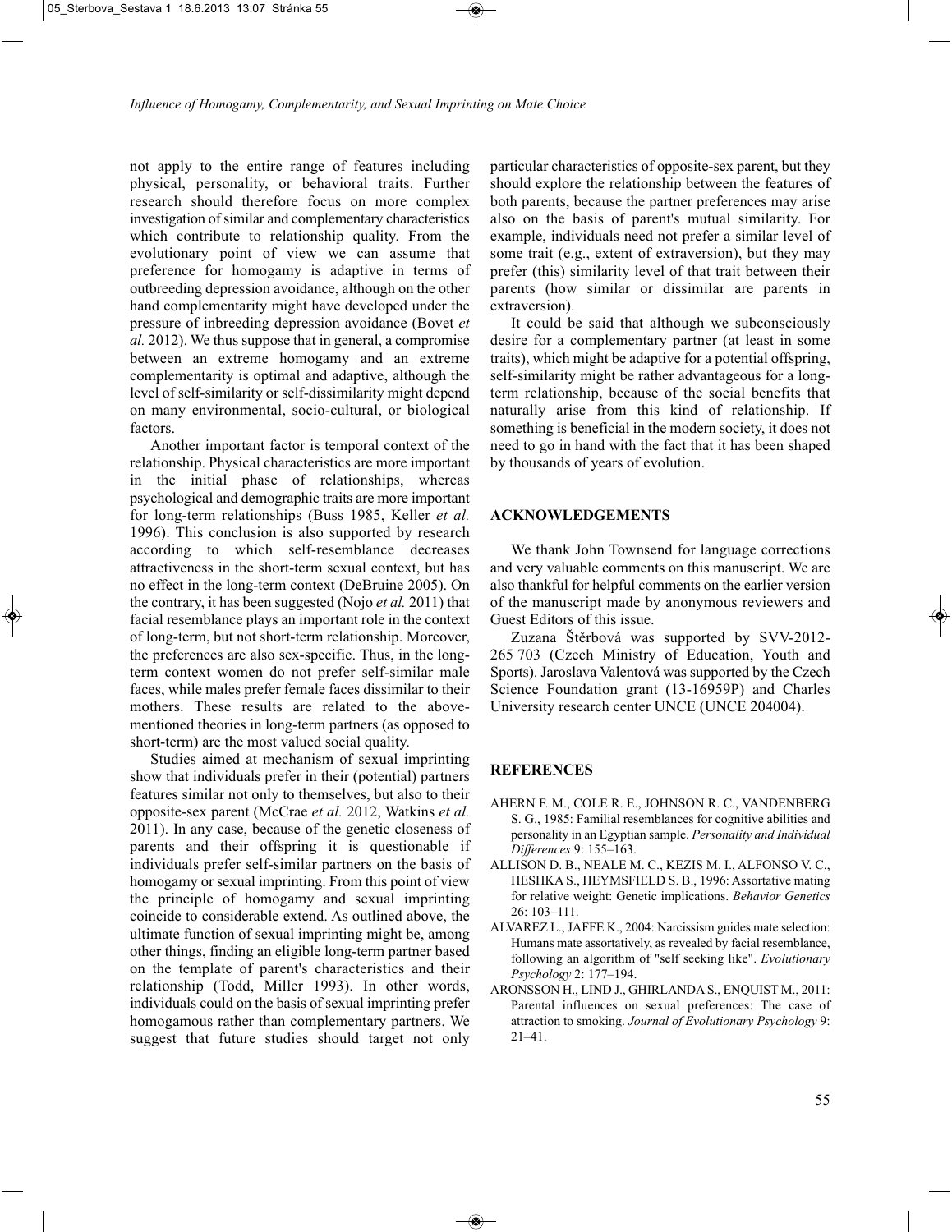- ARRINDELL W. A., LUTEIJN F., 2000: Similarity between intimate partners for personality traits as related to individual levels of satisfaction with life. *Personality and Individual Differences* 28: 629–637.
- BARELDS D. P., BARELDS-DIJKSTRA P., 2007: Love at first sight or friends first? Ties among partner personality trait similarity, relationship onset, relationship quality, and love. *Journal of Social and Personal Relationships* 24: 479–496.
- BATESON P., 1983: *Optimal outbreeding. Mate choice*. Cambridge University Press, Cambridge.
- BEASLEY M., SABATINELLI D., OBASI E., 2012: Neuroimaging evidence for social rank theory. *Frontiers in Human Neuroscience* 11: 651–659.
- BERECZKEI T., CSANAKY A., 1996: Mate choice, marital success, and reproduction in a modern society. *Ethology and Sociobiology* 17: 17–35.
- BERECZKEI T., GYURIS P., KOVES P., BERNATH L., 2002: Homogamy, genetic similarity, and imprinting; parental influence on mate choice preferences. *Personality and Individual Differences* 33: 677–690.
- BERECZKEI T., GYURIS P., 2009: Oedipus complex, mate choice, imprinting; an evolutionary reconsideration of a Freudian concept based on empirical studies. *Mankind Quarterly* 50: 71–94.
- BERECZKEI T., GYURIS P., WEISFELD G. E., 2004: Sexual imprinting in human mate choice. *Proceedings of the Royal Society of London, Series B: Biological Sciences* 271: 1129–1134.
- BERECZKEI T., HEGEDUS G., HAJNAL G., 2009: Facialmetric similarities mediate mate choice: sexual imprinting on opposite-sex parents. *Proceedings of the Royal Society of London, Series B: Biological Sciences* 276: 91–98.
- BISCHOF N., 1972: The biological foundations of the incest taboo. *Social Science Information* 11: 7–36.
- BLAUSTEIN A. R., BEKOFF M., BEYERS J. A., DANIELS T. J., BAUSTEIN A. R., BYERS J. A., 1991: Kin recognition in vertebrates: What do we really know about adaptive value? *Animal Behaviour* 41: 1079–1083.
- BLESKE-RECHEK A., REMIKER M. W., BAKER J. P., 2009: Similar from the start: Assortment in young adult dating couples and its link to relationship stability over time. *Individual Differences Research* 7: 142–158.
- BLOUIN S. F., BLOUIN M., 1988: Inbreeding avoidance behaviors. *Trends in Ecology & Evolution* 3: 230–233.
- BOVET J., BARTHES J., DURAND V., RAYMOND M., ALVERGNE A., 2012: Men's preferences for women's facial features: testing homogamy and the paternity uncertainty hypothesis. *PloS One* 7: e49791.
- BRASE G. L., GUY E. C., 2004: The demographics of mate value and self-esteem. *Personality and Individual Differences* 36: 471–484.
- BURGESS E. W., WALLIN P., 1943: Homogamy in social characteristics. *American Journal of Sociology* 49, 2: 109–124.
- BURLEY N., 1977: Parental investment, mate choice, and mate quality. *Proceedings of the National Academy of Sciences of the United States of America* 74: 3476–3479.
- BURRISS R. P., ROBERTS S. C., WELLING L. L. M., PUTS D. A, LITTLE A. C., 2011: Heterosexual romantic couples mate assortatively for facial symmetry, but not masculinity. *Personality & Social Psychology Bulletin* 37: 1–13.
- BUSS D. M., 1985: Human mate selection. *American Scientist* 73: 47–51.
- BUSTON P. M., EMLEN S. T., 2003: Cognitive processes underlying human mate choice: The relationship between selfperception and mate preference in Western society. *Proceedings of the National Academy of Sciences of the United States of America* 100: 8805–8810.
- BUUNK B., BOSMAN J., 1986: Attitude similarity and attraction in marital relationships. *The Journal of Social Psychology* 126: 133–134.
- BYRNE D., GRIFFITT W., STEFANIAK D., 1967: Attraction and similarity of personality characteristics. *Journal of Personality an Social Psychology* 5: 82–90.
- CARSON R. C., 1969: *Interaction concepts of personality.* Aline, Chicago.
- CHAMBERS V. J., CHRISTIANSEN J. R., KUNZ P. R., 1983: Physiognomic homogamy: A test of physical similarity as a factor in the mate selection process. *Biodemography and Social Biology* 30: 151–157.
- COURTIOL A., RAYMOND M., GODELLE B., FERDY J. B., 2010: Mate choice and human stature: homogamy as a unified framework for understanding mating preferences. *Evolution* 64: 2189–2203.
- CROW J. F., KIMURA M., 1970: *An introduction to population genetics theory.* Harper & Row.
- DEBRUINE L. M., 2005: Trustworthy but not lust-worthy: context-specific effects of facial resemblance. *Proceedings of the Royal Society B: Biological Sciences* 272: 919–922.
- DIJKSTRA P., 2008: Do people know what they want: A similar or complementary partner? *Evolutionary Psychology* 6: 595–602.
- DRYER D. C., HOROWITZ L. M., 1997: When do opposites attract? Interpersonal complementarity versus similarity. *Journal of Personality and Social Psychology* 72: 592–603.
- ENQUIST M., ARONSSON H., GHIRLANDA S., JANSSON L., JANNINI E. A., 2011: Exposure to mother's pregnancy and lactation in infancy is associated with sexual attraction to pregnancy and lactation in adulthood. *The Journal of Sexual Medicine* 8: 140–147.
- ESTEVE A., 2009: Long term trends in marital age homogamy patterns: Spain, 1922–2006. *Population (English Edition)* 64: 173–202.
- FELMLEE D. H., 2001: From appealing to appalling: Disenchantment with a romantic partner. *Sociological Perspectives* 44: 263–280.
- FOURNIER M. A., MOSKOWITZ D. S., ZUROFF D. C., 2002: Social rank strategies in hierarchical relationships. *Journal of Personality and Social Psychology* 83: 425–433.
- FRALEY R. C., MARKS M. J., 2010: Westermarck, Freud, and the incest taboo: does familial resemblance activate sexual attraction? *Personality & Social Psychology Bulletin* 36: 1202–1212.
- FREEMAN L., 1955: Homogamy in interethnic mate selection. *Sociology and Social Research* 39: 369–77.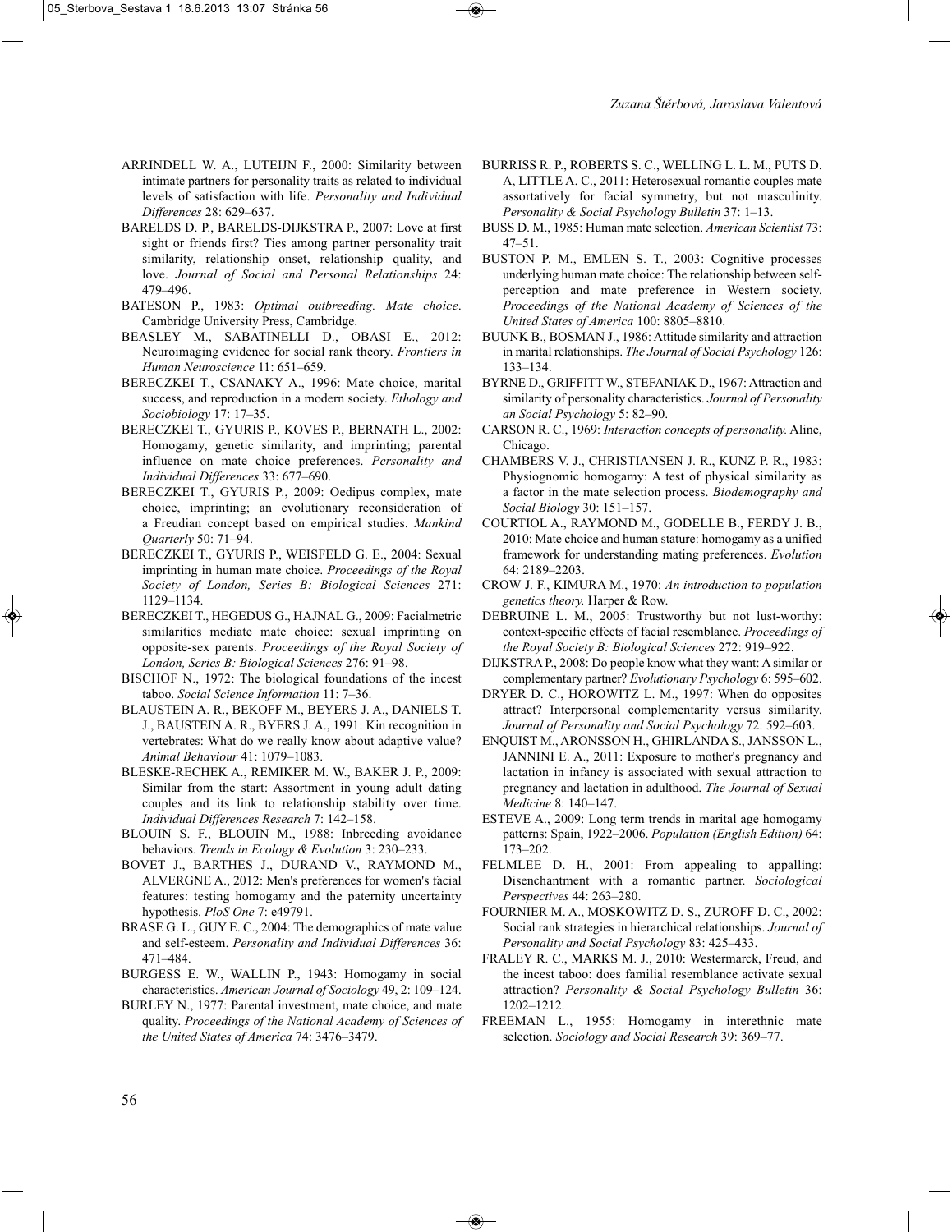FREUD S., 2012: *Totem and Taboo*. Empire Books.

- GLICKSOHN J., GOLAN H., 2001: Personality, cognitive style and assortative mating. *Personality and Individual Differences* 30: 1199–1209.
- GRIFFITHS R. W., KUNZ P. R., 1973: Assortative mating: a study of physiognomic homogamy. *Social Biology* 20: 448–453.
- GYURIS P., JÁRAI R., BERECZKEI T., 2010: The effect of childhood experiences on mate choice in personality traits: Homogamy and sexual imprinting. *Personality and Individual Differences* 49: 467–472.
- HANSEN B. T., JOHANNESSEN L. E., SLAGSVOLD T., 2007: Imprinted species recognition lasts for life in free-living great tits and blue tits. *Animal Behaviour* 75: 921–927.
- HATFIELD E., RAPSON R. L., 1993: *Love, sex, and intimacy: Their psychology, biology, and history*. Harper Collins College Publishers, New York.
- HAVLÍČEK J., ROBERTS S. C. 2009: MHC-correlated mate choice in humans: A review. *Psychoneuroendocrinology* 34: 497–512.
- HEDRICK P. W., BLACK F. L., 1997: HLA and mate selection: no evidence in South Amerindians. *American Journal of Human Genetics* 61: 505–511.
- HESS E. H., 1973: *Imprinting. Early experience and the developmental psychobiology of attachment.* Van Nostrand Rheinhold, New York.
- HINSZ V. B., 1989: Facial resemblance in engaged and married couples. *Journal of Social and Personal Relationships* 6: 223–229.
- HITSCH G. J., HORTAÇSU A., ARIELY D., 2010: What makes you click? Mate preferences in online dating. *Quantitative Marketing and Economics* 8: 393–427.
- IHARA Y., AOKI K., TOKUNAGA K., TAKAHASHI K., JUJI T., 2000: HLA and human mate choice: tests on Japanese couples. *Anthropological Science* 108: 199–214.
- IMMELMANN K., SUOMI S., 1981: Sensitive on early learning: a perspectiove from sexual imprinting in birds. In: K. Immelmann, G. W. Barlow, L. Petrinovich, M. Main (Eds.): *Behavioural development. The Bielefeld interdisciplinary project*. Cambridge University Press, Cambridge.
- IMMELMANN K., PROVE R., LASSEK R., 1991: Influence of adult courtship experience on the development of sexual preferences in zebra finch males. *Animal Behaviour* 42: 83–89.
- JACOB S., MCCLINTOCK M. K., ZELANO B., OBER C., 2002: Paternally inherited HLA alleles are associated with women's choice of male odor. *Nature Genetics* 30: 175–179.
- JACOB T., BREMER D. A., 1986: Assortative mating among men and women alcoholics. *Journal of Studies on Alcohol* 47: 219–222.
- JAFFE K., CHACON-PUIGNAU G., 1995: Assortative mating: sex differences in mate selection for married and unmarried couples. *Human Biology* 67: 111–120.
- JEDLICKA D., 1984: Indirect parental influence on mate choice: a test of the psychoanalytic theory. *Journal of Marriage and Family* 46: 65–70.
- JONES H. E., 1929: Homogamy in intellectual abilities. *The American Journal of Sociology* 35: 369–382.
- KALMIJN M., 1991: Shifting boundaries: Trends in religious and educational homogamy. *American Sociological Review* 56: 786–800.
- KALMIJN M., 1998: Intermarriage and homogamy: causes, patterns, trends. *Annual Review of Sociology* 24: 395–421.
- KALMIJN M., FLAP H., 2001: Assortative meeting and mating: Unintended consequences of organized settings for partner choices. *Social Forces* 79: 1289–1312.
- KELLER M. C., THIESSEN D., YOUNG R. K., 1996: Mate assortment in dating and married couples. *Personality and Individual Differences* 21: 217–221.
- KENDERICK K. M., HINTON M. R., ATKINS K., 1998: Mothers determine sexual preferences. *Nature* 395: 229–230.
- KLOHNEN E. C., LUO S., 2003: Interpersonal attraction and personality: What is attractive – self similarity, ideal similarity, complementarity, or attachment security? *Journal of Personality and Social Psychology* 85: 709–722.
- LAENG B., MATHISEN R., JOHNSEN J. A., 2007: Why do blueeyed men prefer women with the same eye color? *Behavioral Ecology and Sociobiology* 61: 371–384.
- LALAND K. N., 1994: On the evolutionary consequences of sexual imprinting. *Evolution* 48: 477–489.
- LEARY T., 1957: *Interpersonal diagnosis of personality: A functional theory and methodology for personality evaluation*. Ronald Press, New York.
- LIEBERMAN D., TOOBY J., COSMIDES L., 2007: The architecture of human kin detection. *Nature* 445: 727–31.
- LITTLE A. C., PENTON-VOAK I. S., BURT D. M., PERRETT D. I., 2003: Investigating an imprinting-like phenomenon in humans Partners and opposite-sex parents have similar hair and eye colour. *Evolution and Human Behavior* 24: 43–51.
- LITTLE A. C., BURT D. M., PERRETT D. I., 2006: Assortative mating for perceived facial personality traits. *Personality and Individual Differences* 40: 973–984.
- LORENZ K., 1982: *The foundations of ethology: The principal ideas and discoveries in animal behavior*. Simon & Schuster.
- LUCAS T. W., WENDORF C. A., IMAMOGLU E. O., SHEN J., PARKHILL M. R., WEISFELD C. C., WEISFELD G. E., 2004: Marital satisfaction in four cultures as a function of homogamy, male dominance and female attractiveness. *Sexualities, Evolution & Gender* 6: 97–130.
- MAES H. H., NEALE M. C., KENDLER K. S., HEWITT J. K., SILBERG J. L., FOLEY D. L., MEYER J. M., 1998: Assortative mating for major psychiatric diagnoses in two population-based samples. *Psychological Medicine* 28: 1389–1401.
- MARCINKOWSKA U. M., RANTALA M. J., 2012: Sexual imprinting on facial traits of opposite-sex parents in humans. *Evolutionary Psychology: an International Journal of Evolutionary Approaches to Psychology and Behavior* 10: 621–630.
- MARKEY P. M., MARKEY C. N., 2007: Romantic ideals, romantic obtainment, and relationship experiences: The complementarity of interpersonal traits among romantic partners. *Journal of Social and Personal Relationships* 24: 517–533.
- MASCIE-TAYLOR C. G. N., 1987: Assortative mating in a contemporary British population. *Annals of Human Biology* 14: 59–68.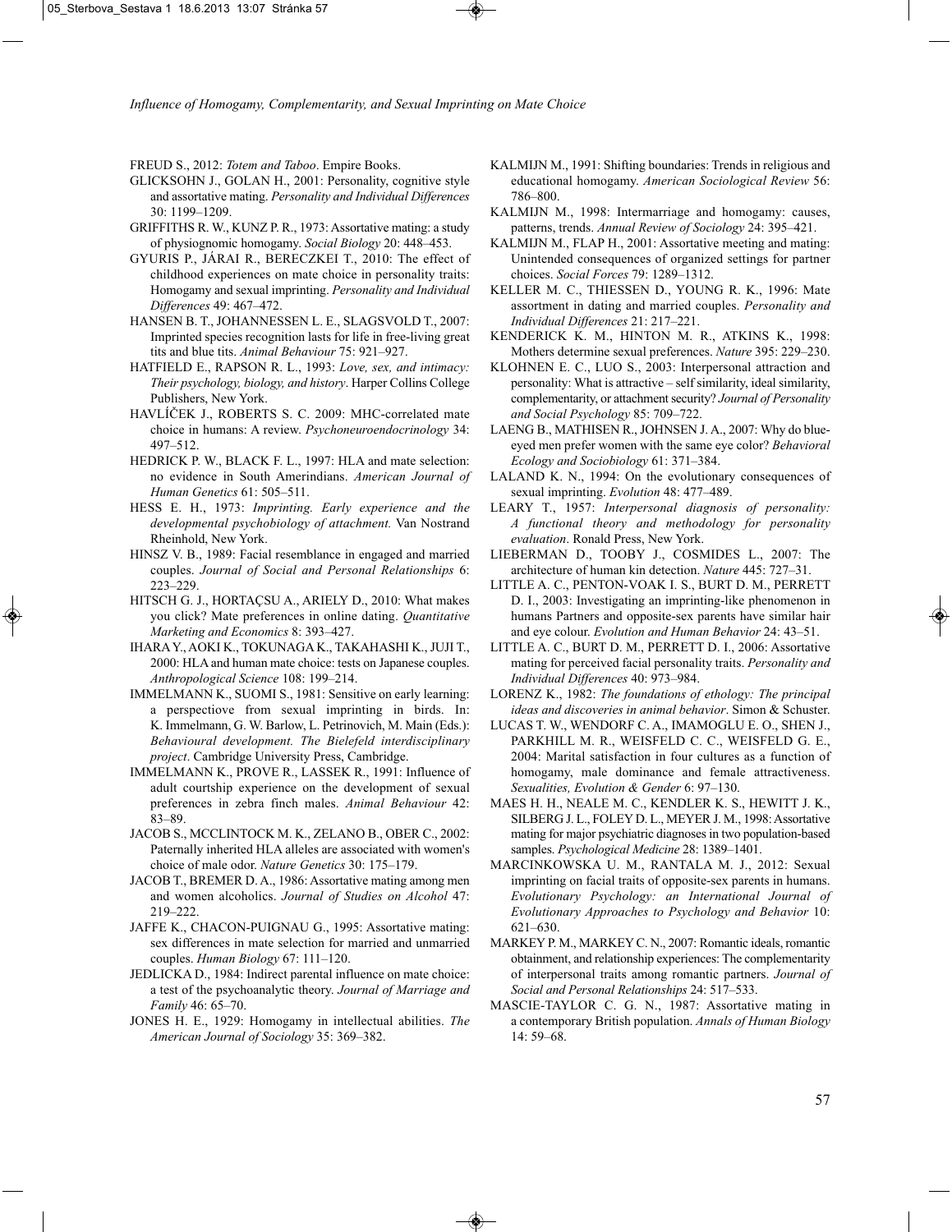- MCCRAE R. R., MARTIN T. A., COSTA P. T., HŘEBÍČKOVÁ M., BOOMSMA D. I., WILLEMSEN G., 2008: Personality trait similarity between spouses in four cultures. *Journal of Personality* 76: 1137–1164.
- MCCRAE R. R., WILLEMSEN G., BOOMSMA, D. I., 2012: Are parental personality traits a basis for mate selection?. *Journal of Research in Personality.*
- MCLEOD J. D., 1995: Social and psychological bases of homogamy for common psychiatric disorders. *Journal of Marriage and the Family* 57, 1: 201–214.
- MERIKANGAS K. R., 1982: Assortative mating for psychiatric disorders and psychological traits. *Archives of General Psychiatry* 39: 1173–1180.
- MINER E. J., SHACKELFORD T. K., STARRATT V. G., 2009: Mate value of romantic partners predicts men's partnerdirected verbal insults. *Personality and Individual Differences* 46: 135–139.
- NOJO S., IHARA Y., FURUSAWA H., AKAMATSU S., ISHIDA T., 2011: Facial resemblance and attractiveness: an experimental study in rural Indonesia. *Letters on Evolutionary Behavioral Science* 2: 9–12.
- NOJO S., TAMURA S., IHARA Y., 2012: Human homogamy in facial characteristics: does a sexual-imprinting-like mechanism play a role? *Human Nature* 23: 323–340.
- OBER C., WEITKAMP L. R., COX N., DYTCH H., KOSTYU D., ELIAS S., 1997: HLA and mate choice in humans. *American Journal of Human Genetics* 61: 497–504.
- ORTEGA S. T., WHITT H. P., WILLIAM J. A., 1988: Religious homogamy and marital happiness. *Journal of Family Issues* 9: 224–239.
- PAWŁOWSKI B., 2003: Variable preferences for sexual dimorphism in height as a strategy for increasing the pool of potential partners in humans. *Proceedings of the Royal Society of London. Series B: Biological Sciences* 270: 709–712.
- PENNOCK-ROMÁN M., 1984: Assortative marriage for physical characteristics in newlyweds. *American Journal of Physical Anthropology* 64: 185–190.
- PERRETT D. I., PENTON-VOAK I. S., LITTLE A. C., TIDDEMAN B. P., BURT D. M., SCHMIDT N., OXLEY R., 2002: Facial attractiveness judgments reflect learning of parental age characteristics. *Proceedings of the Royal Society of London. Series B: Biological Sciences* 269: 873–880.
- PORTER R. H., 1987: Kin recognition: Functions and mediating mechanisms. In: C. Crawford, M. Smith, D. Krebs (Eds.): *Sociobiology and psychology: Ideas, issues, and applications*. Pp. 175–204. Erlbaum, London.
- RANTALA M. J., MARCINKOWSKA U. M., 2011: The role of sexual imprinting and the Westermarck effect in mate choice in humans. *Behavioral Ecology and Sociobiology* 65: 859–873.
- REGAN P. C., 1998: What if you can't get what you want? Willingness to compromise ideal mate selection standards as a function of sex, mate value, and relationship context. *Personality and Social Psychology Bulletin* 24: 1294–1303.
- REGAN P. C., LEVIN L., SPRECHER S., CHRISTOPHER F. S., GATE R., 2000: Partner preferences: What characteristics do men and women desire in their short-term sexual and long-

term romantic partners? *Journal of Psychology & Human Sexuality* 12: 1–21.

- ROBERTS S. C., LITTLE A. C., GOSLING L. M., PERRETT D. I., CARTER V., JONES B. C., PENTON-VOAK I., PETRIE M., 2005: MHC-heterozygosity and human facial attractiveness. *Evolution and Human Behavior* 26: 213–226.
- ROBERTS S. C., LITTLE A. C., 2008: Good genes, complementary genes and human mate preferences. *Genetica* 134: 31–43.
- RUSHTON J. P., 1988: Genetic similarity, mate choice, and fecundity in humans. *Ethology and Sociobiology* 9: 329–333.
- RUSHTON J. P., BONS T. A., 2005: Mate choice and friendship in twins: evidence for genetic similarity. *Psychological Science* 16: 555–559.
- SCHUCKIT M. A., TIPP J. E., KELNER E., 1994: Are daughters of alcoholics more likely to marry alcoholics? *The American Journal of Drug and Alcohol Abuse* 20: 237–245.
- SEKI M., IHARA Y., AOKI K., 2012: Homogamy and imprintinglike effect on mate choice preference for body height in the current Japanese population. *Annals of Human Biology* 39: 28–35.
- SHEPHER J., 1971: Mate selection among second generation kibbutz adolescents and adults: Incest avoidance and negative imprinting. *Archives of Sexual Behavior* 1: 293–307.
- SPEAKMAN J. R., DJAFARIAN K., STEWART J., JACKSON D. M., 2007: Assortative mating for obesity. *The American Journal of Clinical Nutrition* 86: 316–323.
- SPUHLER J. N., 1968: Assortative mating with respect to physical characteristics. *Biodemography and Social Biology* 15: 128–140.
- STEVENS G., 1991: Propinquity and educational homogamy. *Sociological Forum* 6, 4: 715–726.
- SWEENEY M. M., CANCIAN M., 2004: The changing importance of white women's economic prospects for assortative mating. *Journal of Marriage and Family* 66: 1015–1028.
- THORNHILL N. W., 1991: An evolutionary analysis of rules regulating human inbreeding and marriage. *Behavioural and Brain Sciences* 14: 247–293.
- TIEDENS L. Z., FRAGALE A. R., 2003: Power moves: Complementarity in dominant and submissive nonverbal behavior. *Journal of Personality and Social Psychology* 84: 558–568.
- TODD P. M., MILLER G. F., 1993: Parental guidance suggested: How parental imprinting evolves through sexual selection as an adaptive learning mechanism. *Adaptive Behavior* 2: 5–47.
- TRIVERS R. L., 1971: The evolution of reciprocal altruism. *Quarterly review of biology,* 35–57.
- WATKINS C. D., DEBRUINE L. M., SMITH F. G., JONES B. C., VUKOVIC J., FRACCARO P., 2011: Like father, like self: emotional closeness to father predicts women's preferences for self-resemblance in opposite-sex faces. *Evolution and Human Behavior* 32: 70–75.
- WATSON D., KLOHNEN E. C., CASILLAS A., SIMMS E. N., HAIG J., BERRY D. S., 2004: Match makers and deal breakers: analyses of assortative mating in newlywed couples. *Journal of Personality* 72: 1029–1068.
- WEDEKIND C., SEEBECK T., BETTENS F., PAEPKE A. J. 1995: MHC-dependent mate preferences in humans.